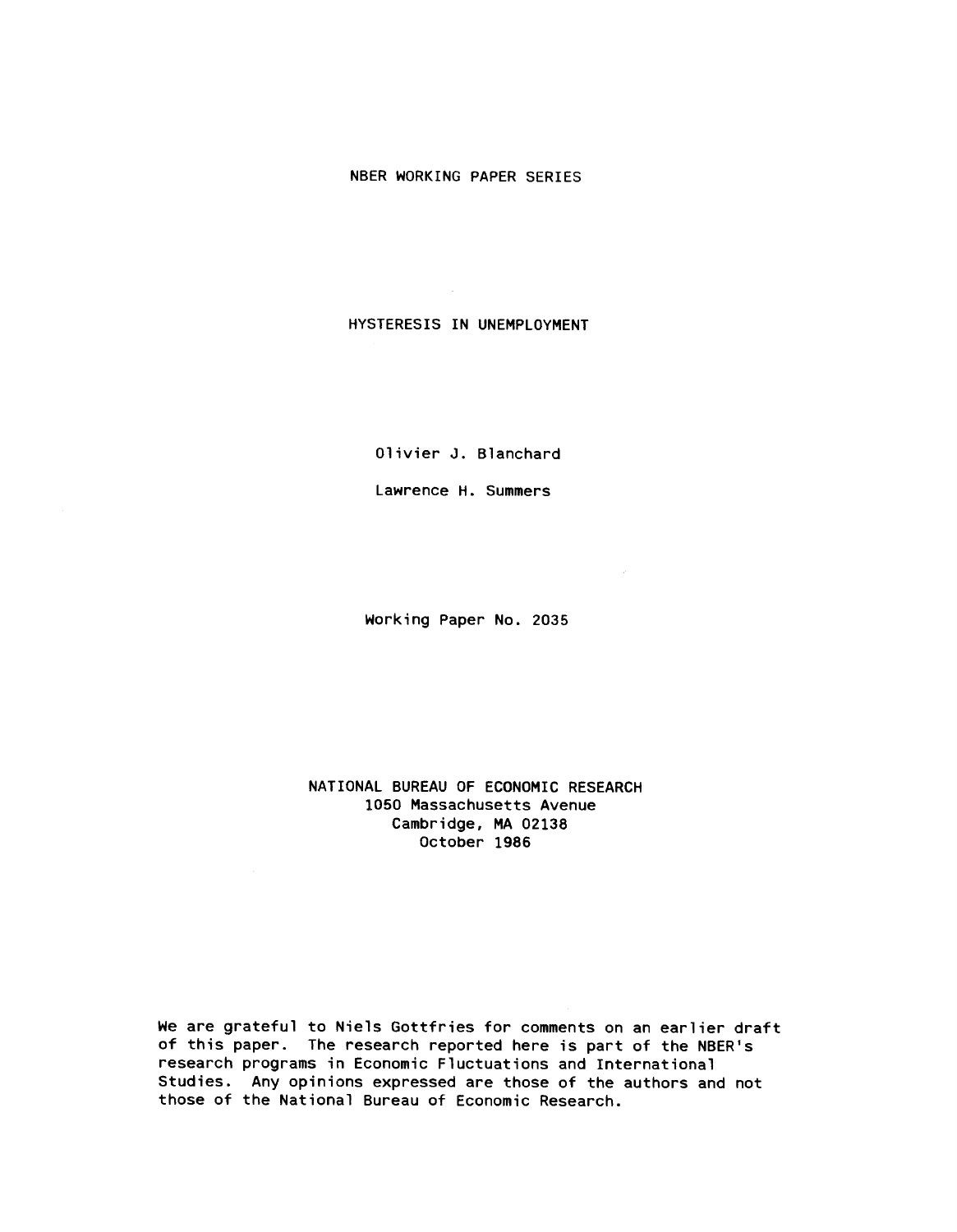NBER Working Paper #2035 October 1986

Hysteresis in Unemployment

### **ABSTRACT**

The recent European experience of high persistent unemployment has led to the development of theories of unemployment hysteresis embodying the idea that the equilibrium unemployment rate depends on the history of the actual unemployment rate. This paper summarizes two directions of research on hysteresis that appear especially promising. Membership theories are based on the distinction between insiders and outsiders and explore the idea that wage setting is largely determined by firms' incumbent workers rather than by the unemployed. Duration theories explore the idea that the long term unemployed exert much less downwards pressure on wages than do the short term unemployed.

Olivier J. Blanchard<br>Department of Economics and Lawrence H. Summers Department of Economics<br>
MIT<br>
MIT<br>
Manuand University MIT Harvard University

Cambridge, MA 02138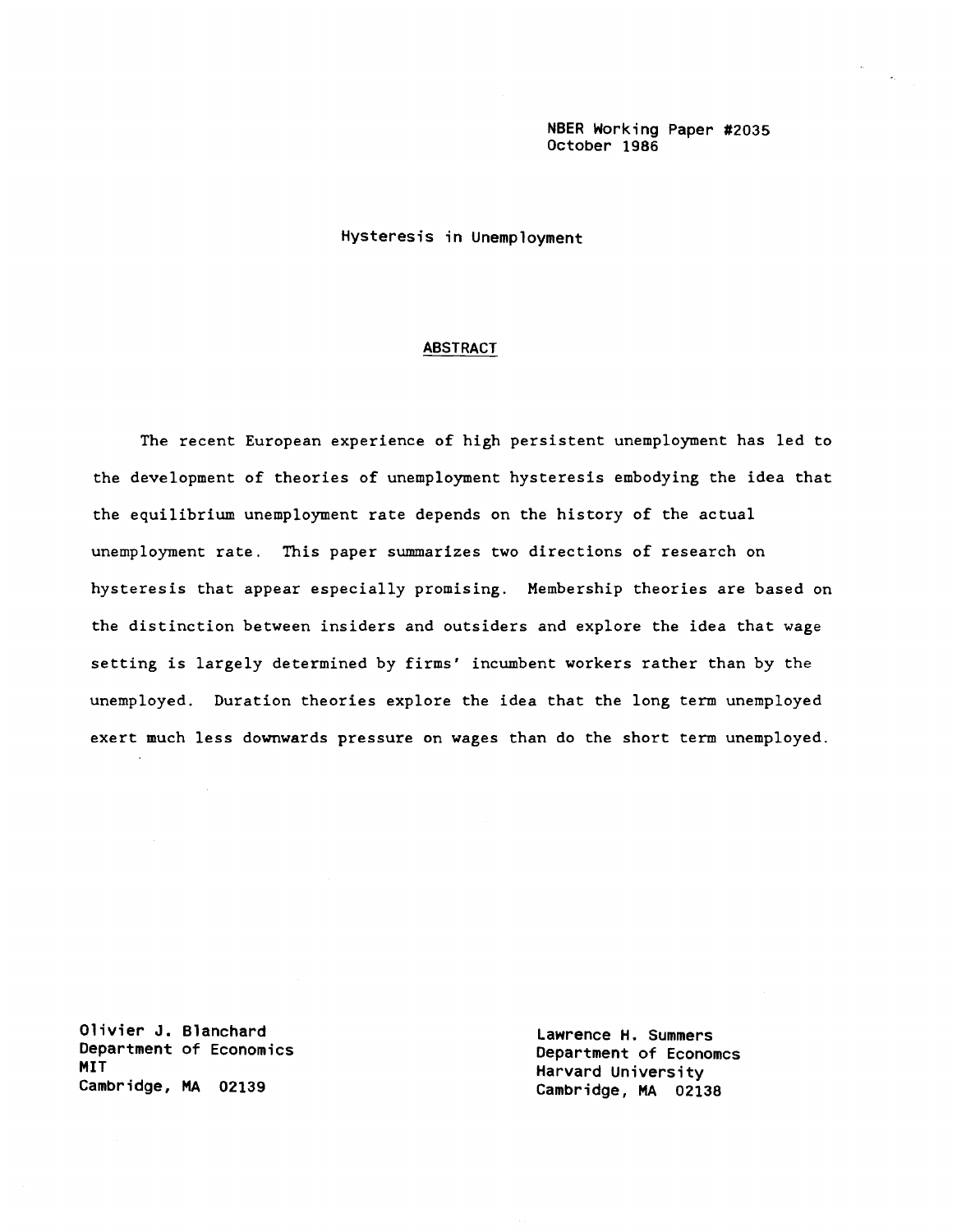Standard macroeconomic models make a sharp distinction between equilibrium and actual unemployment. Equilibrium unemployment is determined by labor market institutions, moves slowly and is unaffected by actual unemployment. Unexpected movements in demand and supply lead to deviations of actual unemployment from equilibrium ; these deviations in turn trigger changes in the rate of inflation, which lead eventually to a return to equilibrium unemployment.

The European experience of the last ten years, like the Depression of the 1930's, strongly suggests that the standard model may not capture important aspects of reality. As actual unemployment has gone up, equilibrium unemployment, as estimated from Phillips curve relations, has risen in tandem. Today, unemployment in the EEC exceeds 11%. But, were it not for the fall in the price of oil and the depreciation of the dollar, inflation would be roughly constant. Put another way, the actual level of unemployment appears to be the equilibrium level. While this could as a matter of logic be due to shocks increasing both the equilibrium and the actual rates, empirical attempts to identify such shocks have failed. Lower productivity growth and higher oil prices may help explain the 70's, but there are very few identifiable adverse shocks which can explain a doubling of equilibrium unemployment in the 80's.

The recent European experience has led to the development of alternative theories of unemployment embodying the idea that the equilibrium unemployment rate depends on the history of the actual unemployment rate. Such theories may be labelled hysteresis theories after the term in the physical sciences referring to situations where equilibrium is path-dependent.<sup>1</sup> Two directions

<sup>1</sup> Strictly speaking, the word hysteresis should be used only in the case where there is path dependence of steady state equilibrium unemployment. We shall use it more loosely to denote cases where actual unemployment affects equilibrium unemployment for a long time. The idea that the macroeconomy may exhibit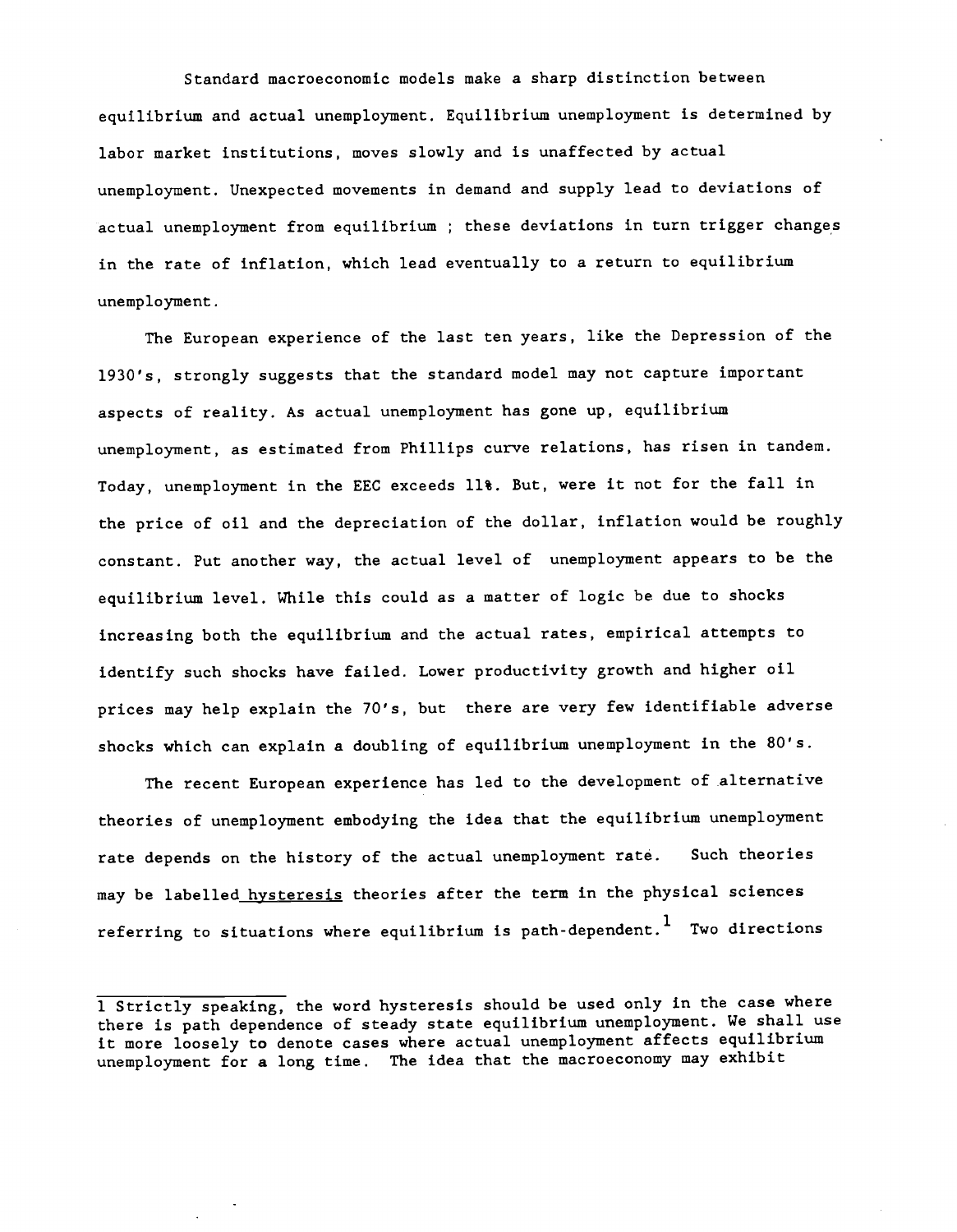of research on hysteresis appear very promising. Both focus on the labor market and the relation of unemployment to wage setting. First membership theories are based on the distinction between insiders and outsiders and explore the idea that wage setting is largely determined by firms' incumbent workers rather than by the unemployed. Second, duration theories are based on the distinction between short term and long term unemployed and explore the idea that the long term unemployed exert little pressure on wage setting. This paper shows, using a simple macroeconomic model, how these theories can, singly or together, explain high persistent unemployment.

In what follows, we focus on wage bargaining. To do so, we make the conventional -but not uncontroversial- assumption that wage bargaining determines the nominal wage, with firms being free to choose employment ex post. Therefore we first specify the demand for labor. We then consider the implications of alternative wage setting mechanisms for the persistence of unemployment. We start with the pure insider case, in which the wage is set by insiders, with no pressure from outsiders on wage setting and then consider the more general case where outsiders exert some pressure. Finally, we study the case where not all outsiders exert the same pressure on wage bargains.

## 1. The derived demand for labor.

There are many firms in the economy. The demand facing each firm is a function of aggregate demand, which itself depends on real money balances, and

-2-

hysteresis is not new. Hysteresis effects were for example discussed in Phelps (1972). An analysis of their implications for policy may be found in Sachs (1985). Other recent papers examining hysteresis explanations for the European experience are discussed below.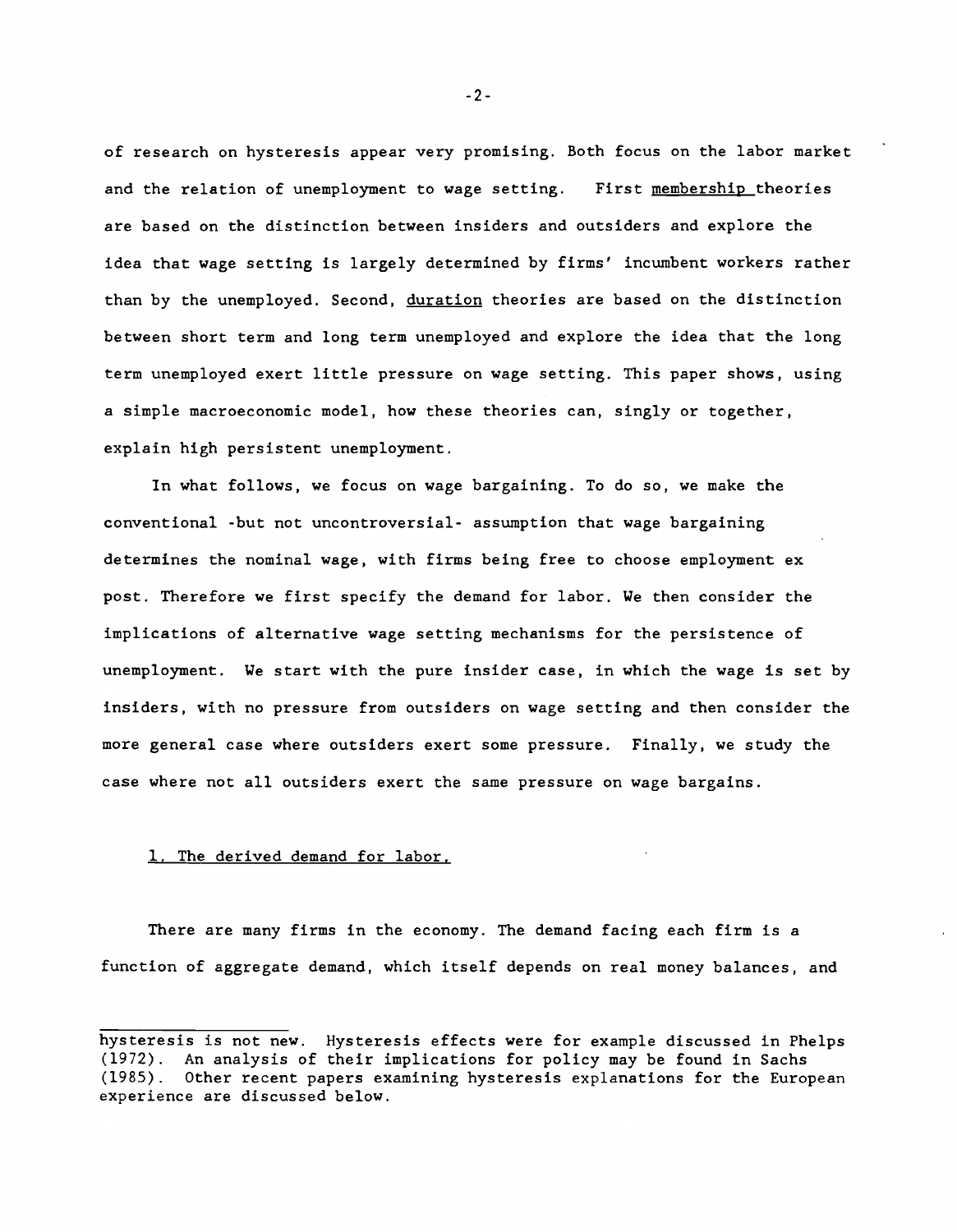its own price relative to the overall price level. For simplicity, we assume that the only potential source of fluctuations in the economy is nominal money, which, if prices do not adjust, affects aggregate demand and employment. All the variables in what follows are in logarithms and we ignore all unimportant constants. Formally, the demand facing firm i is given by

(1)  $y_i = (m-p) - a(p_i-p)$ ; a >1

where  $y_i$ ,  $p_i$  are the firm's output and nominal price, and m and p are nominal money and the price level.

Each firm operates under constant returns to scale, so that  $y_i - n_i$ , where  $n_i$  is employment in firm i ; given constant marginal cost and constant elasticity of demand, profit maximisation implies  $p_i - w_i$ , where  $w_i$  is the nominal wage paid by firm i. Using these relations, and noting that  $p - w$ , where w is the aggregate nominal wage index, we obtain a derived demand for labor by firm i

(2)  $n_i$  – (m-w) - a(w<sub>i</sub>-w)

Employment in each firm depends on real money balances in wage units, and on the relative wage paid by the firm. The determination of employment along this derived demand curve depends on the process of wage setting, to which we now turn. In all cases, we assume that nominal wage bargains are set before. nominal money is known.

# 2. Wage setting in a pure insider model<sup>2</sup>

<sup>2</sup> The idea that wages are the result of a bargain between insiders and the firm has been explored in a series of contributions by Lindbeck and Snower ((1985) for example). Gregory (1986), looking at Australia, was the first to argue that insider considerations could explain high sustained unemployment. The implications for aggregate unemployment have also been examined by Lindbeck and Snower (1984), Blanchard and Summers (1986a) and Gottfries and Horn (1986). The analysis of this section relies heavily on Blanchard and Summers.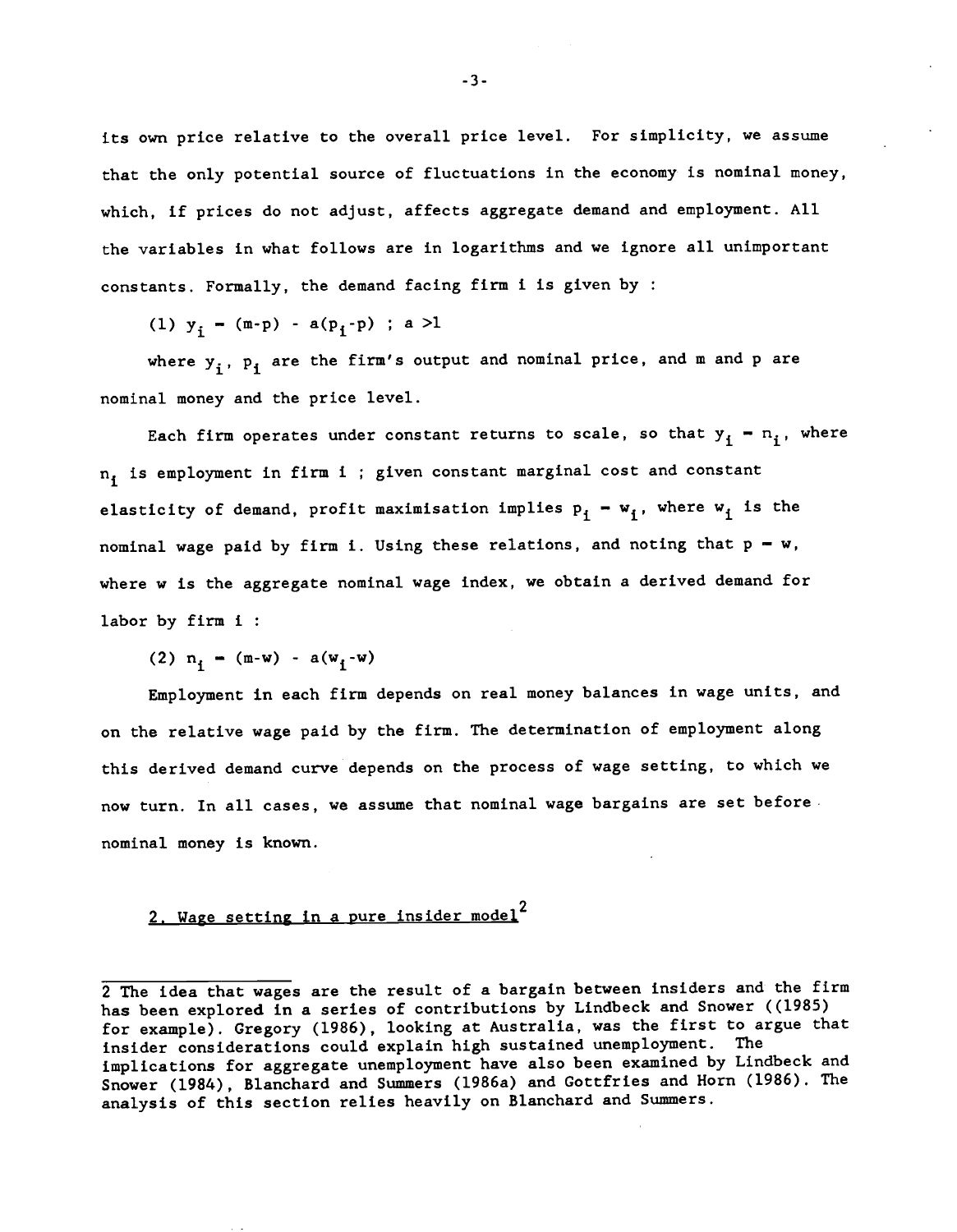In the simplest insider model, there is associated with each firm i <sup>a</sup> group of workers, the insiders or incumbents, with membership  $n_1 *$ . They are the only ones whose interests are represented in wage bargaining. Furthermore, they have priority in employment ; only when all insiders are employed can the firm hire outsiders.

The assumption that wages are set primarily with regard to the interests of incumbent workers is easily justified. In unionized settings, wage decisions whether made by median voters or senior workers are likely to give little weight to the interests of unemployed members and less to the interests of non-members. In non-union settings incumbent workers are likely to have bargaining power because of the fixed costs of hiring a new worker, and because of they can threaten to withhold effort. The differential importance of incumbent workers in wage setting decisions is exemplified by the reluctance of unions to accept two tier contracts. Their reluctance stems from fears that eventually wage decisions will come to be made not in the interests of current members but instead in the interests of new lower tier workers.

Assuming that, in each firm, the group of insiders is sufficiently strong to set the wage unilaterally and sets it so as to make expected employment be equal to the size of the membership we have:  $3$ 

(3)  $En_i = n_i *$ ,

This in turn implies, using (2), that the nominal wage satisfies Em-Ew-

-4-

<sup>3</sup> Derivation from first principles yields in general a more complex outcome. In Blanchard and Summers, for example, insiders set the wage so as to make the probability of employment equal to some constant. If insiders set the probability sufficiently high, this implies that expected employment exceeds membership. Although, in average, some outsiders are hired, they are hired to decrease the risk to insiders of being laid off.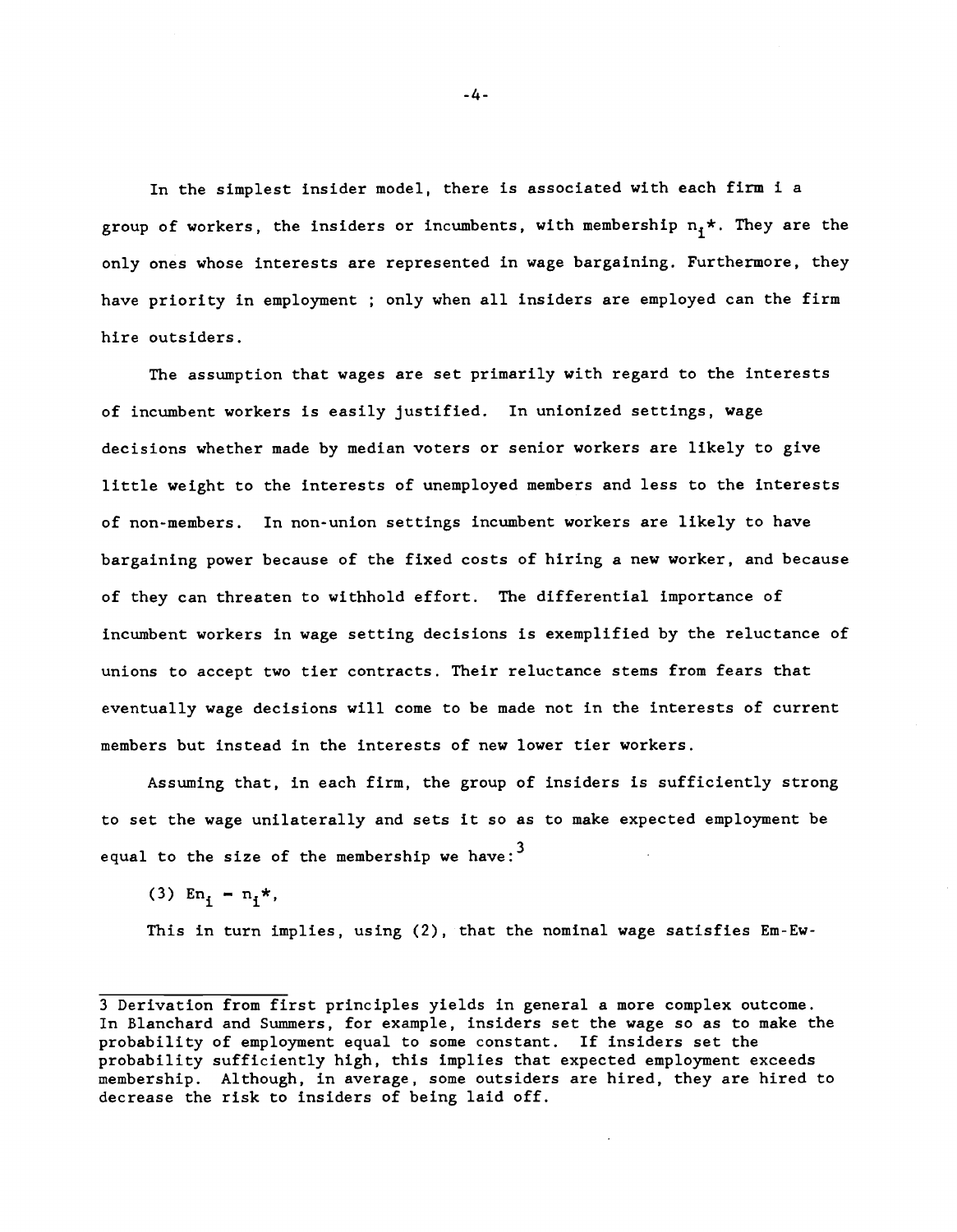$a(w_i-Ew)-n_i^*$ . Given that all firms and groups of workers are the same, and that the only shocks are aggregate nominal shocks, all groups of workers choose the same nominal wage. Thus,  $w_j - w - Ew$ . Replacing in (2), and dropping the index i as employment is the same in all firms

 $n = n^* + (m - Em)$ 

Employment is equal to membership plus a disturbance, equal to the unanticipated movement in nominal money.

The crucial issue in the context of this model is how membership is determined. If we think of the group of workers as a union, who does the union represent when it sets the wage ? Almost surely, the union will care more about the currently employed than about others. If, for example, it cares only about the workers employed at the time of bargaining,  $n_i^*$  is equal to  $n_i(-1)$ . Substituting in the previous equation yields:

 $(5)$  n = n(-1) + (m-Em)

The implications of such a membership rule for employment are drastic employment follows a random walk , with the innovations being due to unexpected movements in aggregate demand. For a given labor force, equilibrium unemployment is equal to last period's value of actual unemployment in the standard terminology. The economy shows no tendency to return to any fixed equilibrium value. The mechanism behind this result is transparent : after an adverse shock which reduces employment, workers who are still employed have no desire to cut the nominal wage so as to increase employment. After a favorable shock which increases employment, some outsiders are now employed and will have no desire to increase wages and to price themselves out of employment..

The connection between membership and employment is probably not as tight as we have portrayed it. Recently laid off workers may well still be considered

-5-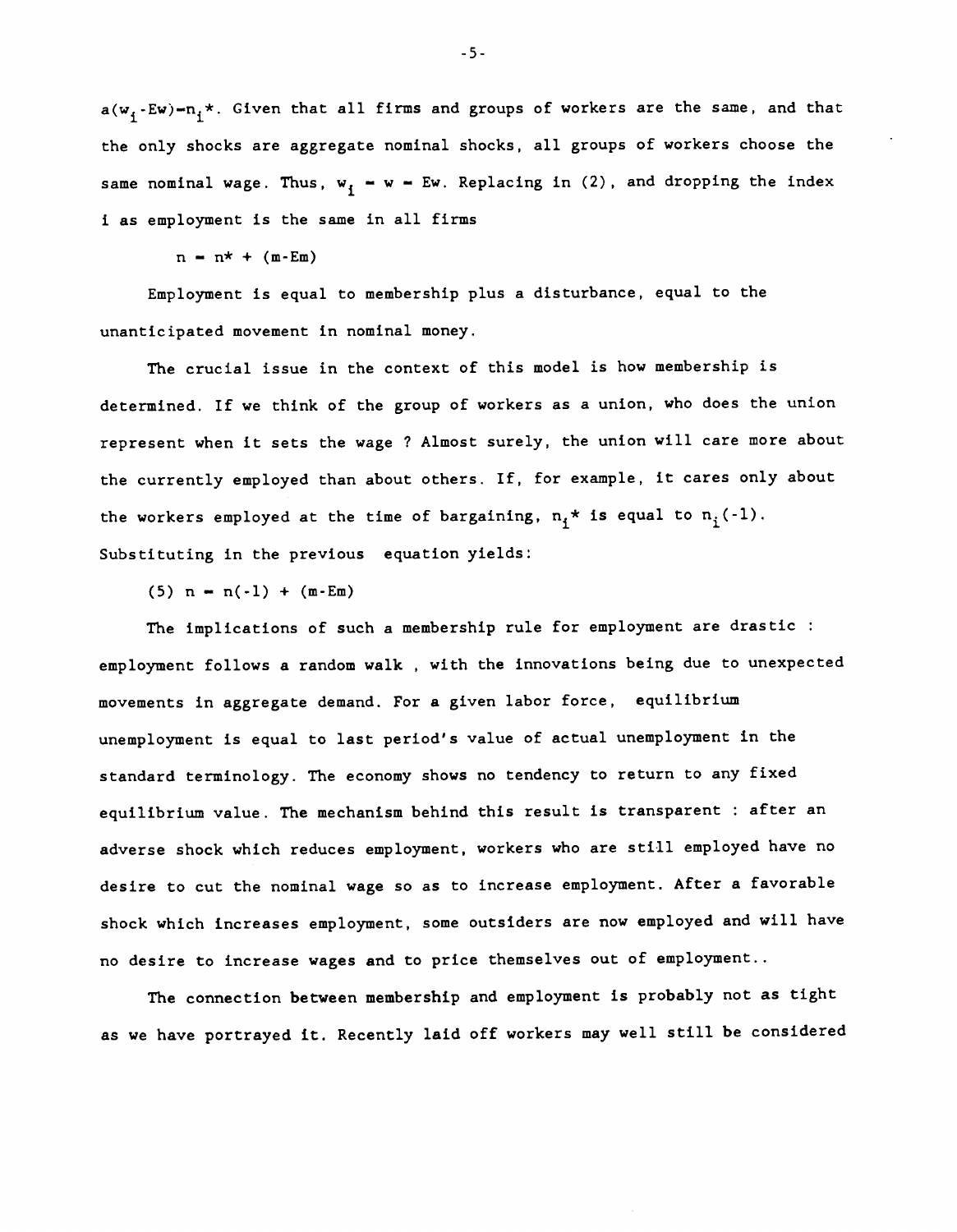insiders ; recently hired outsiders may well not be considered insiders. New entrants to the labor force but with family ties to insiders may be treated as insiders. If for example it takes a few periods of unemployment to lose insider status, and a few periods of employment to acquire it, the dynamics of employment are more complex, and in an interesting way. In this case, it takes a longer sequence of unexpected shocks of the same sign, an unlikely event, to change membership. Thus, most of the time, equilibrium employment is stable, and unaffected by movements in the actual rate. But once in a while, a sequence of shocks pushes the equilibrium rate up.or down, where it remains until another sequence dislodges it. Such infrequent changes appear to fit quite well with the empirical evidence on unemployment : unemployment seems indeed to be subject to infrequent changes in its mean level.

## 3. Wage setting with some pressure from outsiders

Assuming, as we have done above, that outsiders have no effect on wage setting, is too strong. First, new firms may hire the outsiders, and through competition in the goods market, force insiders in other firms to accept lower wages. To the extent however that new firms must pay fixed costs to set up production, they may find that, if the economy is depressed and unemployment is high, the size of the market they can enter does not make entry, even at low wages, an attractive option. Indeed, entry seems to occur mostly when unemployment is low, not when it is high.

Even if entry is not an issue, there are two other channels through which unemployment may still affect the wage in existing firms. Higher unemployment means worse reeemployment prospects if laid off, and thus should lead the

-6-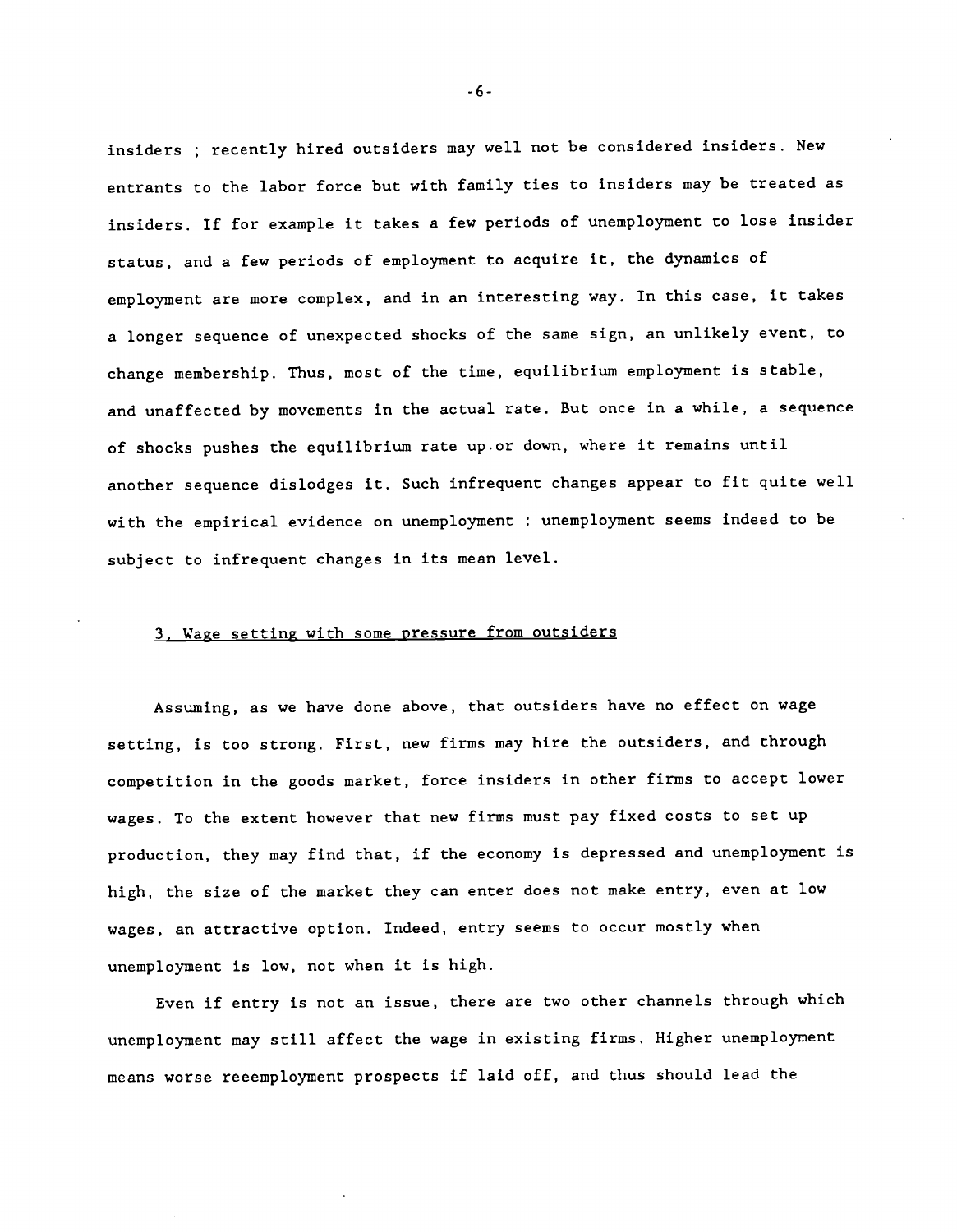insiders to accept a lower wage and a higher probability of employment. Higher unemployment also implies that replacing the insiders in part or in toto by a new group of lower paid outsider workers is a more attractive option for the firm. Hiring outsiders against the will of the insiders may be costly, as insiders may well harass the outsiders ; replacing the whole labor force may also be costly, because of the presence of specific human capital. But a large enough wage differential between the employed and the unemployed may nevertheless make it attractive and strengthen the hand of the firm in bargaining.<sup>4</sup>

We can capture these effects by modifying equation (3) to read :

(3')  $En_i - n_i * - b(n-En)$  ; b > 0

where  $\underline{n}$  is the labor force and En is expected employment<sup>5</sup>, so that  $(\underline{n}$ -En) is expected unemployment. The stronger the effect of unemployment on wage setting, the larger the expected level of employment in firm i, the lower the nominal wage w<sub>i</sub>. Let us assume that  $n_i^* = n_i(-1)$ , the membership rule, which in the absence of pressure from outsiders, leads to a random walk in employment. Solving, as before, for the level of employment gives :

(6)  $n - n = (1/(1+b)) (n(-1) - n) + (m - Em)$ .

Employment now follows a first order process around the level of the labor force. Thus, if the labor force evolves slowly over time, unemployment also follows approximately a first order autoregression. The degree of persistence is a function of b. If b is equal to zero, employment follows a random walk. As b increases however, the degree of persistence decreases. After

5 Actual employment is not known at the time of bargaining.

-7-

<sup>4</sup> The implications of the ability of insiders to cooperate or harass outsiders has been explored by Lindbeck and Snower (1986), under the assumption of Nash bargaining between insiders and outsiders.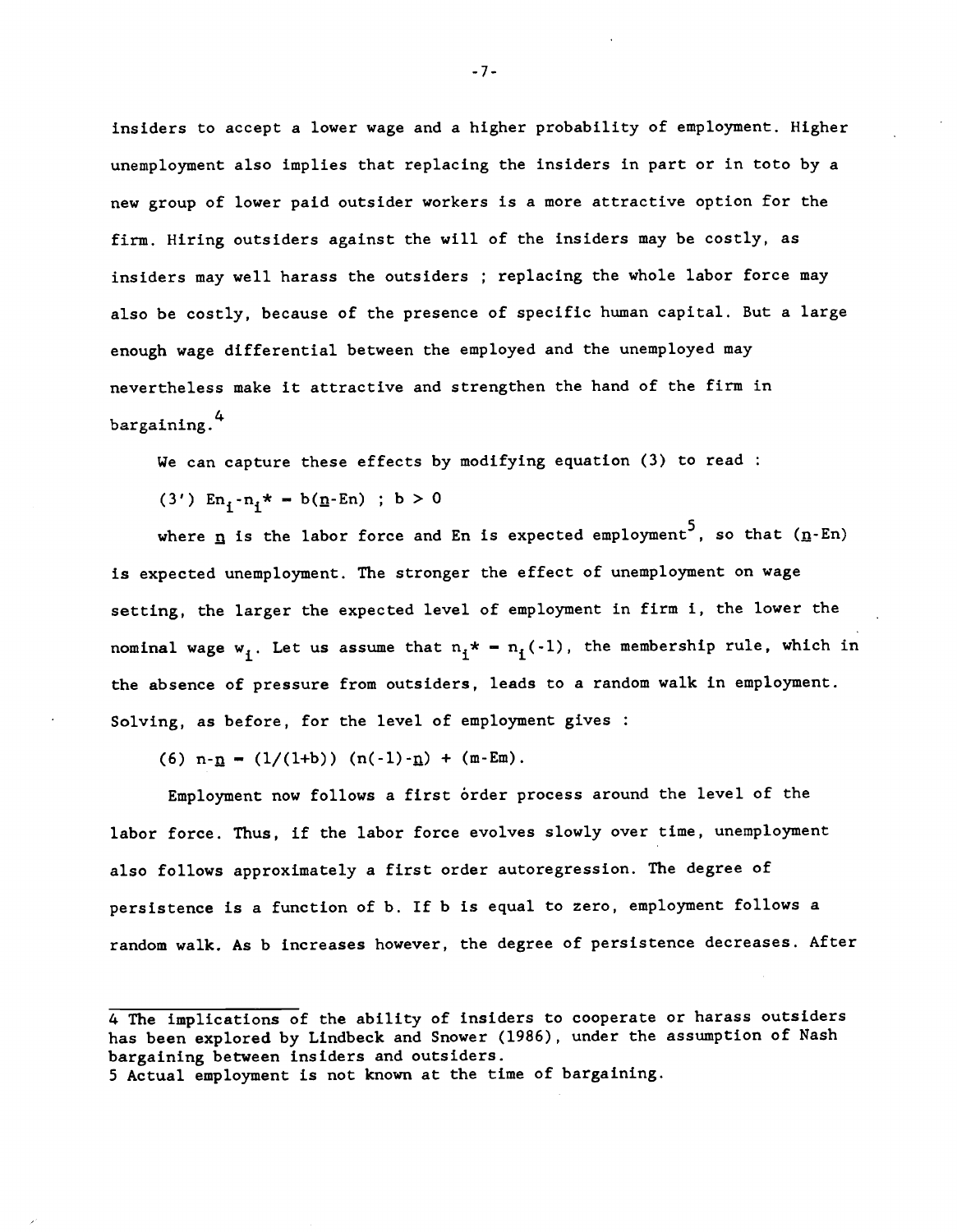an adverse shock for example, actual unemployment increases, and so does equilibrium unemployment ; in the absence of subsequent surprises, unemployment eventually returns to a given value. But, during the transition, short run equilibrium unemployment is high.

If we look at richer membership rules, the results parallel those of the previous section. If it takes time to lose or acquire membership, only long sequence of shocks of the same sign will change equilibrium unemployment. Once it has changed however, it will only slowly (if b is small) go back to its initial value.

## 4. Unemployment Duration and the Wage Setting Process

The first model we presented assumed that the unemployed had no effect on wage setting while the model of the previous section assumed that all the unemployed exerted some downward pressure on the wage. A plausible intermediate position is that only the short term unemployed who have worked recently exert downward pressure on wages. Empirical results by Layard and Nickell (1986), and Nickell (1986), suggest that this is indeed the case. Running a variety of wage equations, they conclude that most if not all of the pressure on wages comes in the UK from those unemployed one year or less. There is little noticeable effect of the long term unemployed on wages.

There are a number of complementary explanations for why the long term unemployed might exert less influence on wage setting than those who have been out of work only briefly. Most obviously, skills may atrophy with protracted unemployment to the point where workers productivity falls below their reservation wage, or the wage which insider workers allow firms to offer.

-8-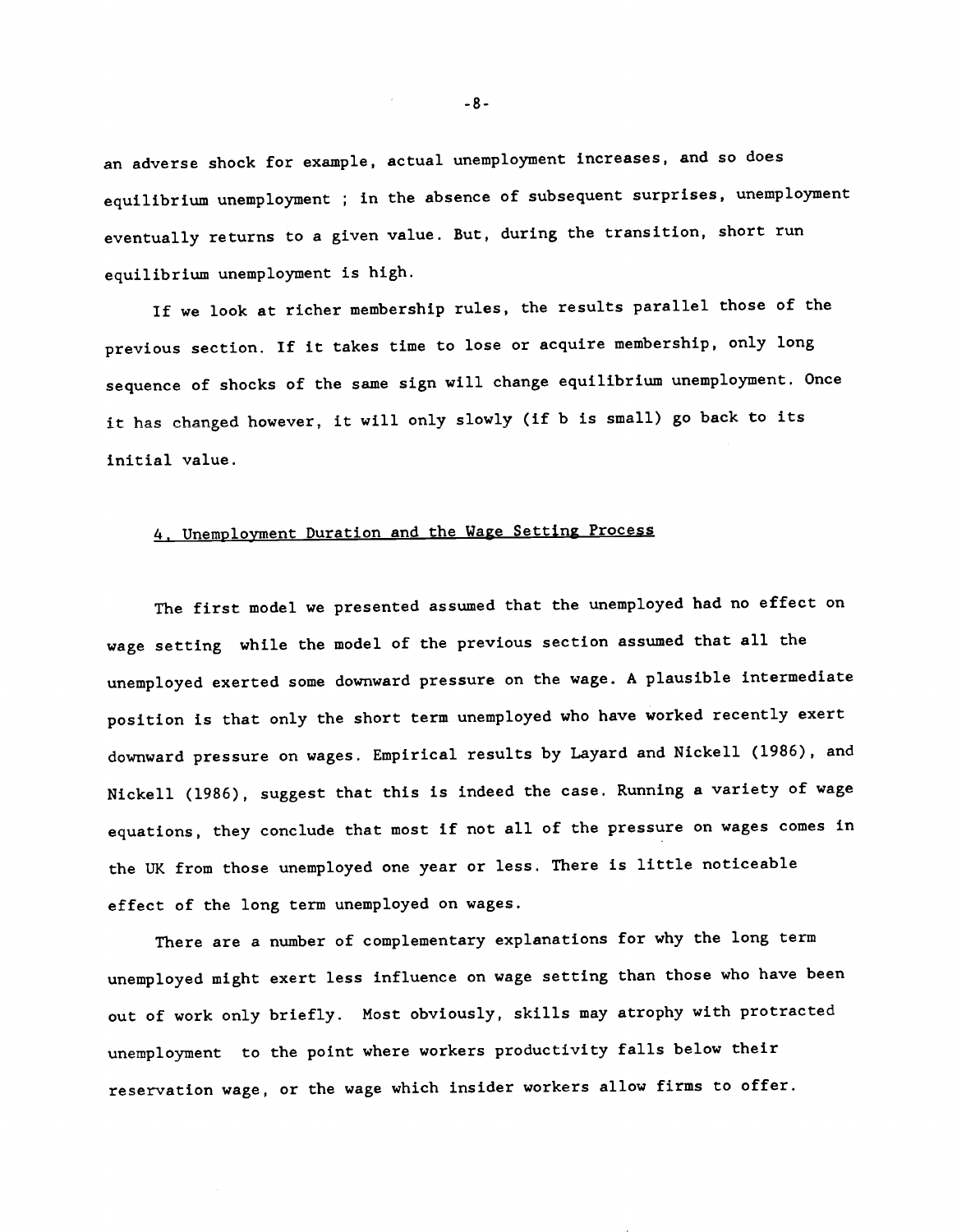There is however little empirical evidence from either historical or microeconomic data to support this possibility. An alternative possibility is that workers' reservation wage or search intensity may decline as their unemployment spell continues. This may be because they adjust to a lower standard of living, become addicted to living on unemployment insurance benefits, or become discouraged about the prospects for reemployment. This effect and the insider effects discussed above are mutually reinforcing. Insider effects imply that a worker is less likely to be reemployed as his spell of unemployment lengthens. The discouragement of the long term unemployed in turn strengthens the hand of insiders in wage setting.  $^6$ 

Assuming initially that short term unemployment is roughly equal to the change in unemployment,(we return below to the appropriateness of this assumption) equation (3') may be modified to read:

(3")  $En_i - n_i* = b(n(-1)-En)$ 

Thus, we assume that wage pressure from the outsiders depends not on total unemployment, but on (expected) short term unemployment. Assuming that the membership rule for insiders is still  $n_i^* = n_i(-1)$ , and solving for aggregate employment gives

 $(7)$  n = n(-1) + (m-Em)

We recover our initial result that employment follows a random walk. This is now the result of both the behavior of insiders, and the fact that only the short term unemployed put pressure on wages.

This full persistence result is however too strong. The dynamic relation

<sup>6</sup> Another possibility is that the long term unemployed exert less pressure on wages because employers treat protracted unemployment as an adverse signal. Rational employers will however revise upwards their assessment of the ability of the long term unemployed when macroeconomic developments beyond the control of any single worker increase long term unemployment.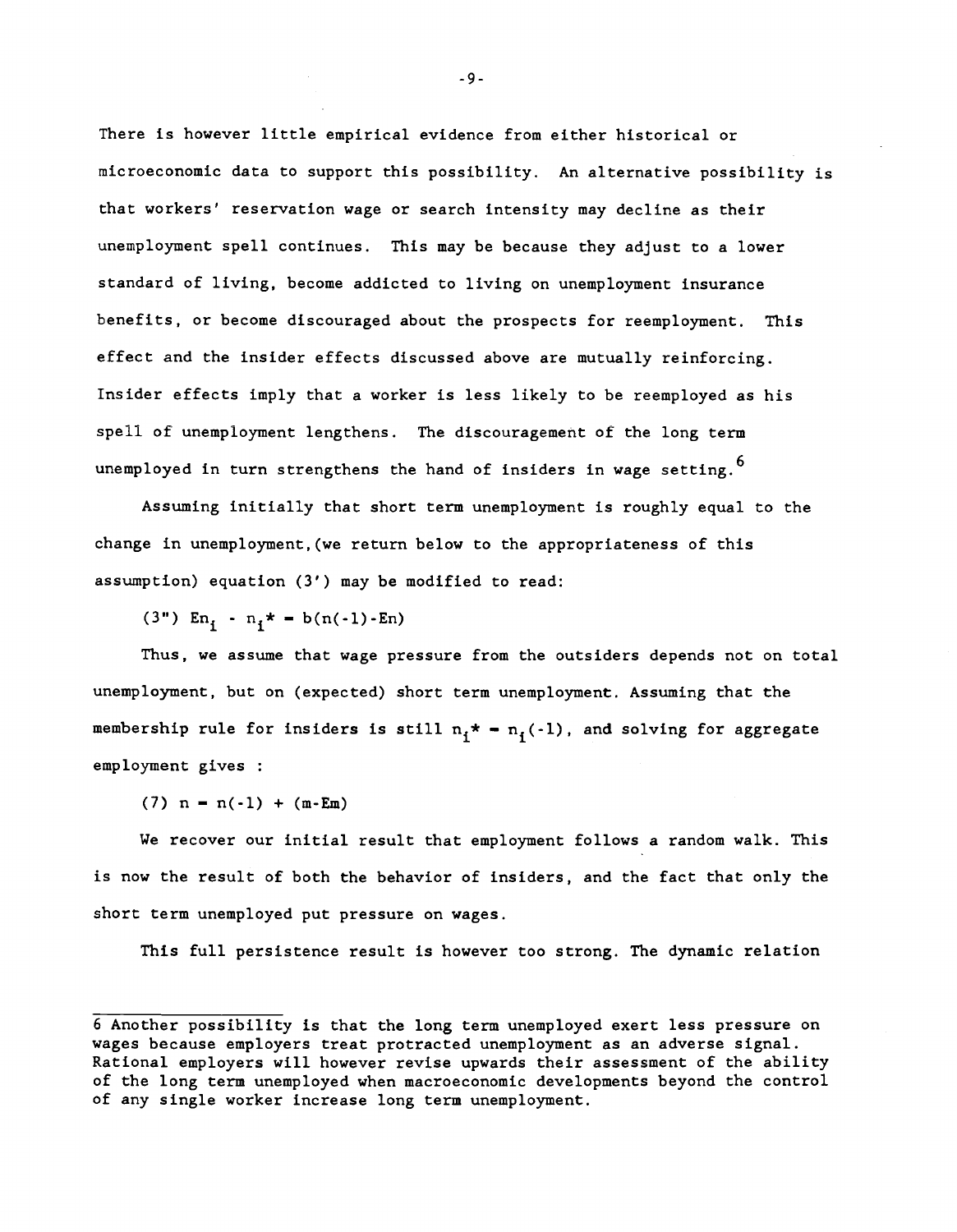between short term and total unemployment is in fact a complex dynamic relation, where the level of short term unemployment depends both on changes in and the level of unemployment. An increase in the flow into unemployment initially sharply increases the fraction of short term unemployment, but may eventually be associated with a decrease in this fraction as total unemployment rises.<sup> $7$ </sup> Even taking account of these complications, the general result remains that if the long term unemployed exert little or no pressure on wages, an increase in long term unemployment increases equilibrium unemployment for some time. Like the insider model, this implies that short sequences of shocks will have little effect on equilibrium unemployment, while long sequences will increase equilibrium unemployment for some time.

## 5. Conclusion

While they appear to be able to explain the broad macroeconomic facts of the 80's, hysteresis theories are still in their infancy and need further development and testing. At the theoretical level, it would be desirable to consider more complex bargaining structures than those treated so far. An obvious direction for empirical research is the study of wage behavior at a disaggregated level. If insider and membership considerations are important, wages at the sectoral level should depend for example largely on sectoral conditions as well as on the previous history of employment in the sector.

Even given our current knowledge, hysteresis models point to different policy choices from those implied by models in which equilibrium unemployment is not affected by actual unemployment.  $8$  They suggest that left to themselves,

8 We elaborate on this point both in Blanchard and Summers (l986a) and (1986b).

-10-

<sup>7</sup> Because the effect of actual unemployment on equilibrium unemployment is not permanent in this case, Layard and Nickell have privately objected to the use of the word hysteresis to describe their theory.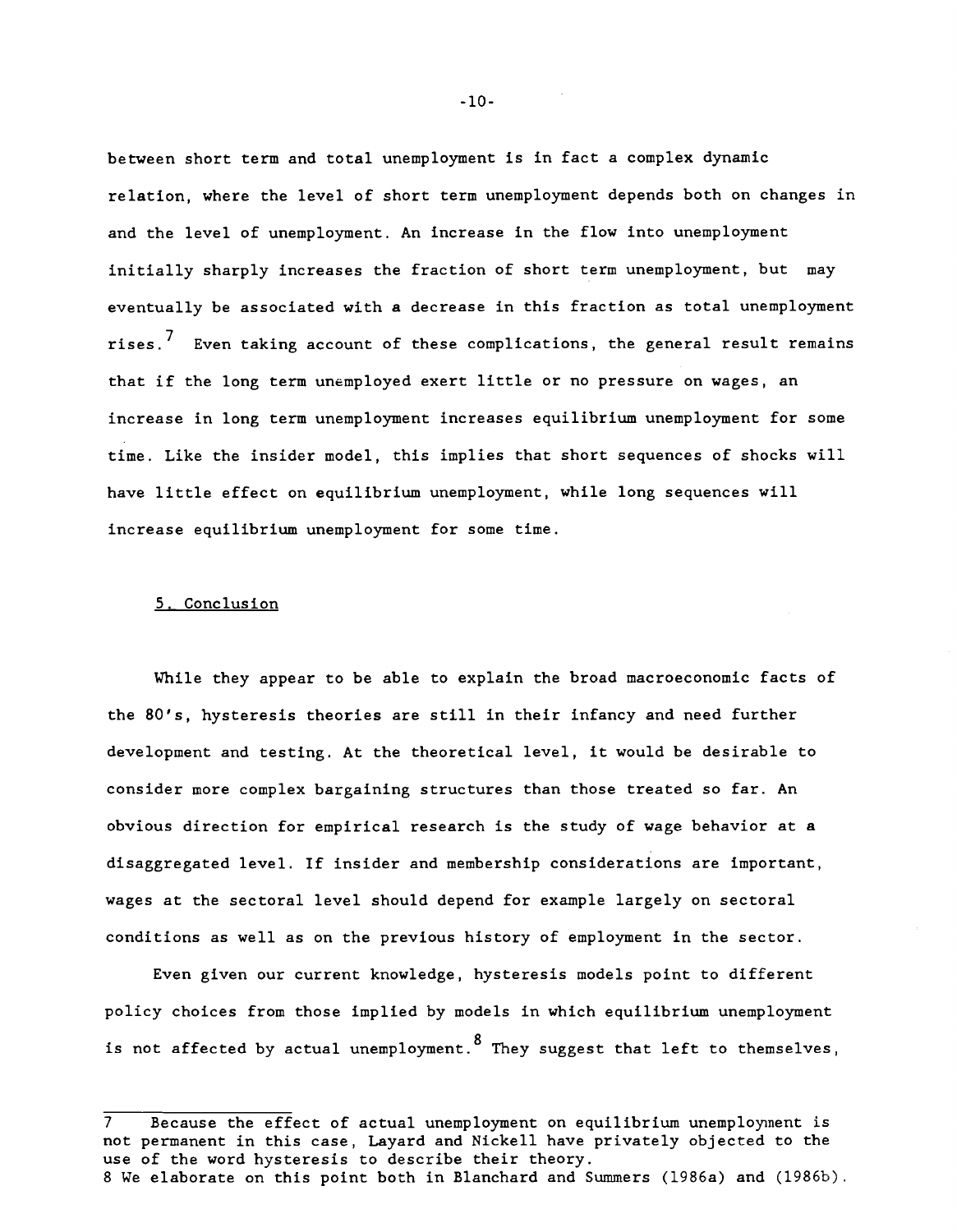European economies may remain at high unemployment for the foreseable future. Regardless of the source of shocks which have led to increased unemployment, they imply that policies to decrease the actual rate, if successful, would probably also lead to decreases in the equilibrium rate. Finally, they suggest that, to succeed, policies must be aimed at reenfranchising the unemployed, in particular the long term unemployed.

Layard and Nickell (1986) also draw implications of their analysis for policy.